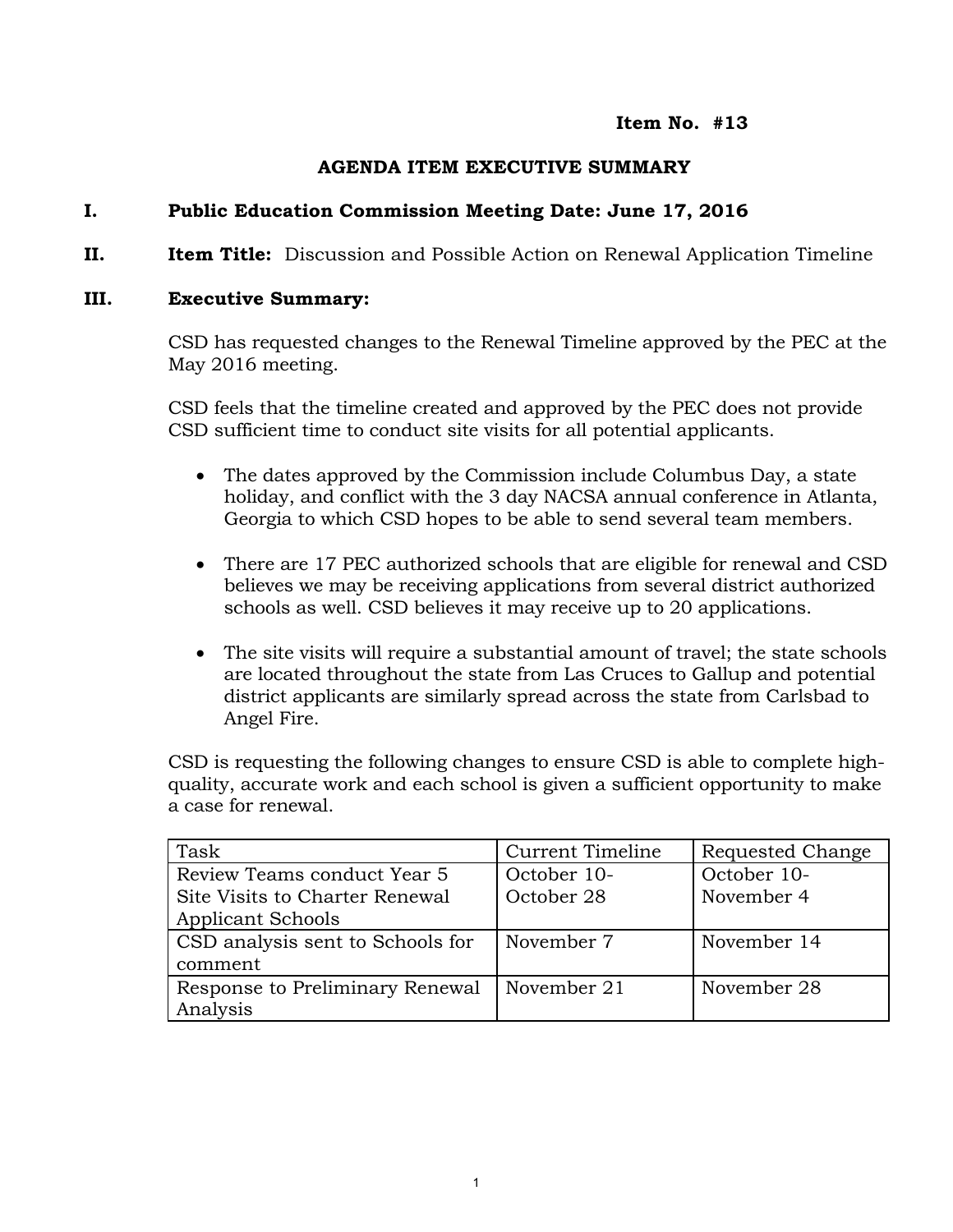This revised timeline would allow 18 business days to conduct up to 20 site visits, as compared to the current schedule that allows only 14 days to conduct up to 20 site visits. Please note, the NACSA conference is being held in Atlanta, Georgia on October 26-28. Thus if PED is able to send all team members to the NACSA conference, the current schedule allows only 11 days to conduct up to 20 site visits, while the recommended schedule allows 15 days to conduct up to 20 site visits.

CSD is additionally requesting based on an extended site visit window that the deadline for providing the CSD analysis be moved back 1 week to November 14.

Finally, CSD is requesting the school's deadline for providing a response to CSD's preliminary analysis be changed to November 28. This would allow schools 2 weeks to respond to CSD's preliminary analysis.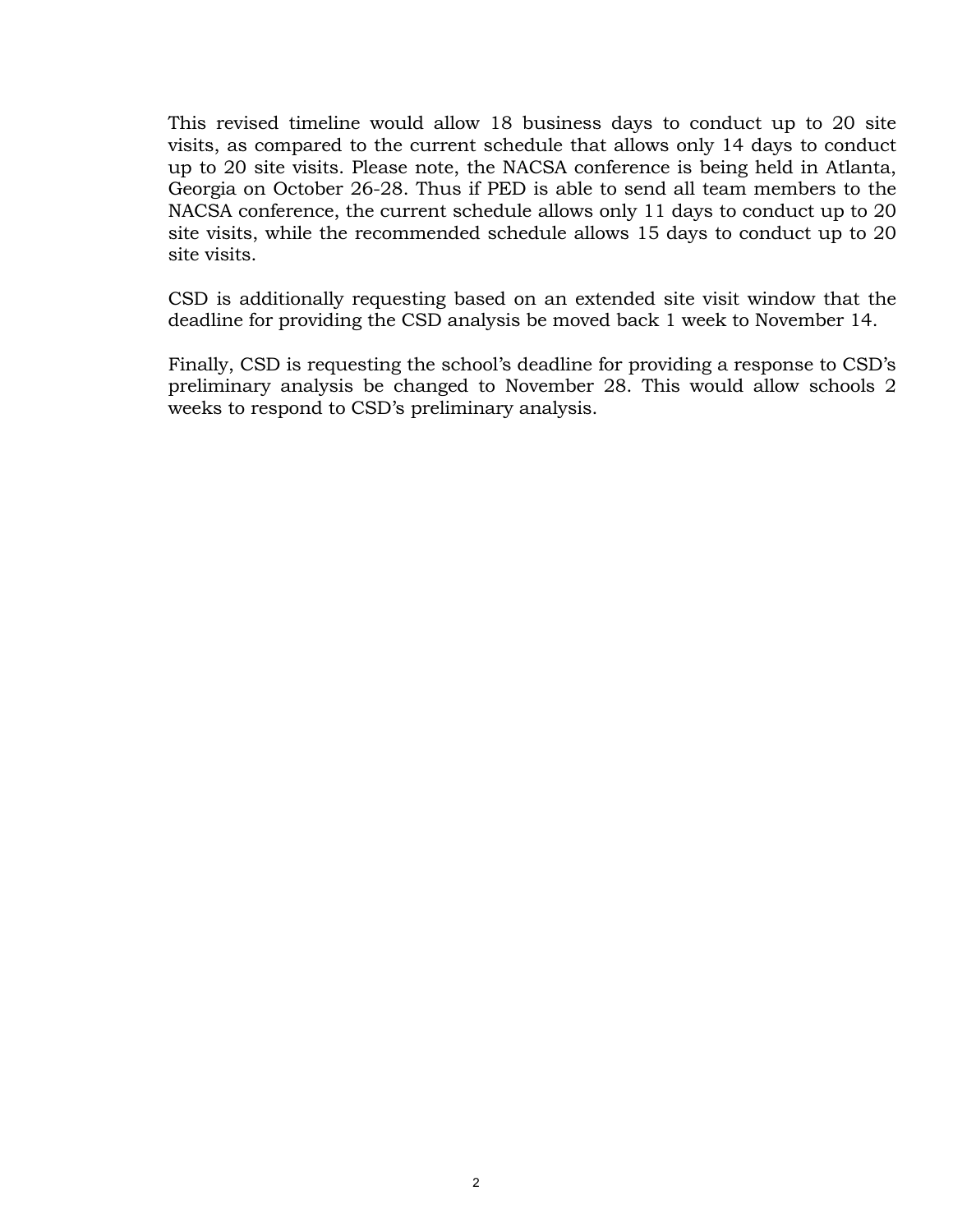

**New Mexico Public Education Department Options for Parents: Charter Schools Division**

# **Charter Renewal Application Timeline 2016 – 2017** *(Revised 2016)*

| <b>DATE</b>                            | <b>STAGE</b>                                                                                                                                                           | <b>RESPONSIBLE FOR COMPLETION</b>                       |
|----------------------------------------|------------------------------------------------------------------------------------------------------------------------------------------------------------------------|---------------------------------------------------------|
| June-September                         | <b>Charter Renewal Application trainings for schools</b>                                                                                                               | <b>Charter Schools Division (CSD) Staff</b>             |
| May 25                                 | <b>Charter Renewal Application Kit is posted and distributed</b>                                                                                                       | <b>CSD Staff</b>                                        |
| June 10                                | Initial renewal training at CES (4216 Balloon Park Road ABQ, NM)                                                                                                       | <b>CSD Staff</b>                                        |
| July 15                                | Second renewal training full day @ CES (4216 Balloon Park Road ABQ, NM)                                                                                                | <b>CSD Staff</b>                                        |
| September 9                            | Final full day renewal application training @ CES in ABQ(4216 Balloon Park<br>Road ABQ, NM)                                                                            | <b>CSD Staff</b>                                        |
| October 3                              | <b>Completed Charter Renewal Applications are due to CSD</b>                                                                                                           | <b>Charter Renewal Applicants</b>                       |
| October 3-4                            | <b>Charter Renewal Applications are checked for completeness</b>                                                                                                       | <b>CSD Staff</b>                                        |
| October 10                             | • Completed Charter Renewal Applications are distributed to CSD<br><b>Review Teams</b><br>• Completed Charter Renewal Applications are sent to PEC                     | • CSD Staff<br>• CSD Director and Staff<br>Bev Friedman |
| October 10-<br>November 4 <sup>*</sup> | <b>Review Teams conduct Year 5 Site Visits to Charter Renewal Applicant</b><br><b>Schools</b><br>[Qualitative Review and Follow Up from Year 4 Site Visits, as needed] | <b>CSD Staff</b>                                        |
| November 14 <sup>*</sup>               | <b>CSD analysis sent to Schools for comment</b>                                                                                                                        | CSD staff                                               |
| November 28*                           | School response due to CSD by 5:00PM                                                                                                                                   | Schools                                                 |

\*Date change awaiting approval by PEC *Version 2. June 2016* 1 | P a g e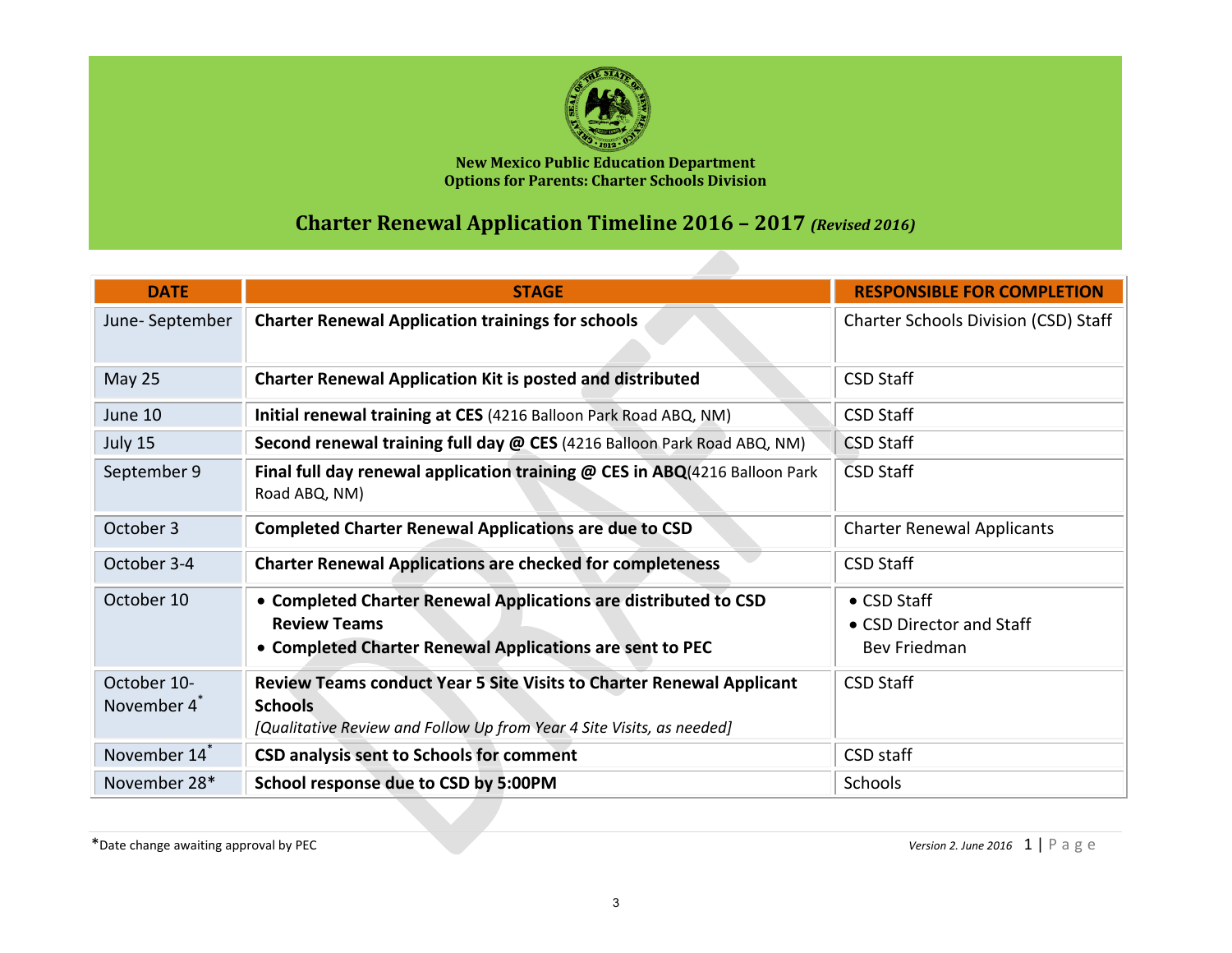

#### **New Mexico Public Education Department Options for Parents: Charter Schools Division**

## **Charter Renewal Application Timeline 2016 – 2017** *(Revised 2016)*

| November 30                | CSD sends applications and recommendations to PEC<br>Recommendations uploaded to website<br>Applicants notified documents are available on website and they<br>are on the PEC agenda for Dec. 8 & 9. | <b>CSD Staff</b>                                   |
|----------------------------|------------------------------------------------------------------------------------------------------------------------------------------------------------------------------------------------------|----------------------------------------------------|
| December 8 & 9             | Regularly scheduled PEC Meeting: PEC votes to approve, approve with<br>conditions, or deny applications                                                                                              | • Bey Friedman<br>• CSD Director and Staff         |
| <b>DATE</b>                | <b>STAGE</b>                                                                                                                                                                                         | <b>RESPONSIBLE FOR COMPLETION</b>                  |
| January 2017 -<br>May 2017 | • Renewed Charter Schools work with CSD on Contract & Performance<br><b>Framework Worksheets</b><br>• Contract negotiations between PEC and Charter Schools                                          | $\bullet$ PEC<br>• Approved Charter<br>• CSD Staff |

#### **Prospective Renewing Charters – State Authorized**

Cien Aguas International School Coral Community Charter School Estancia Valley Classical Academy La Resolana Leadership Academy La Tierra Montessori School of the Arts and Sciences McCurdy Charter School Mission Achievement and Success New America School - Las Cruces Sage Montessori Charter School Southwest Aeronautics, Mathematics, and Science Academy (SAMS) Southwest Intermediate Learning Center Southwest Primary Learning Center

#### **Prospective Renewing Charters – Locally Authorized**

Albuquerque Talent Development Academy Jefferson Montessori Academy Moreno Valley High School New Mexico Virtual Academy Rio Gallinas School Vista Grande High School